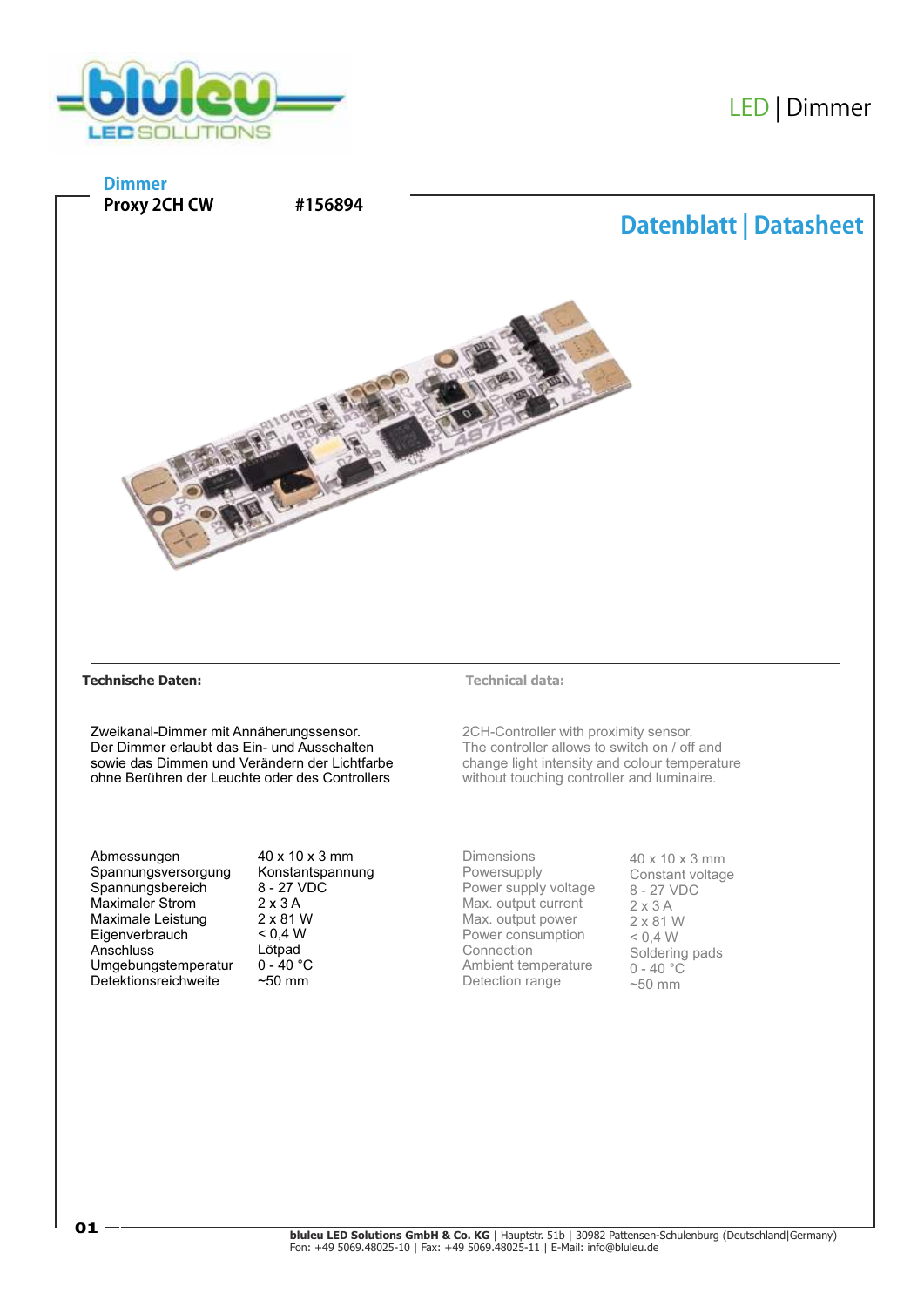



## **Anschluss**

Vor Anschluss der LED an den Dimmer muss sichergestellt werden, dass die Spannungsversorgung geeignet und ausreichend ist, die angeschlossenen LED zu versorgen. Beim Anschluss muss die polarität der LED beachtet werden. Falscher Anschluss kann die LED zerstören.

# **Connection**

Before connecting the controller with LED light sources make sure that the power supply has the appropriate parameters to supply all connected devices. When connecting to the controller the LED light source and the power supply, remember to connect the devices in accordance with their polarity. Improper connection can damage or destroy connected devices.

## **Kühlung**

Der Dimmer erzeugt Wärme je nach angeschlossener Last, darum muss sichergestellt sein, dass die Wärme abgeführt werden kann. Die Temperatus sollte nicht über 50 °C, gemessen an der Oberseite des Gehäuses, betragen. Falscher Gebrauch des Dimmers kann zu Beschädigung oder Überhitzung führen. Bei falschem Gebrauch des Dimmers entfällt die Garantie.

## **Cooling**

The controller generates heat according to the load, therefore it is necessary to provide cooling if the temperature exceeds 50°C. The temperature should be measured at the top of the housing. Improper use of the controller may lead to damage or overheat.

We are not responsible for any loss, or damage resulting from improper use of drives. Guarantee becomes void in such cases.